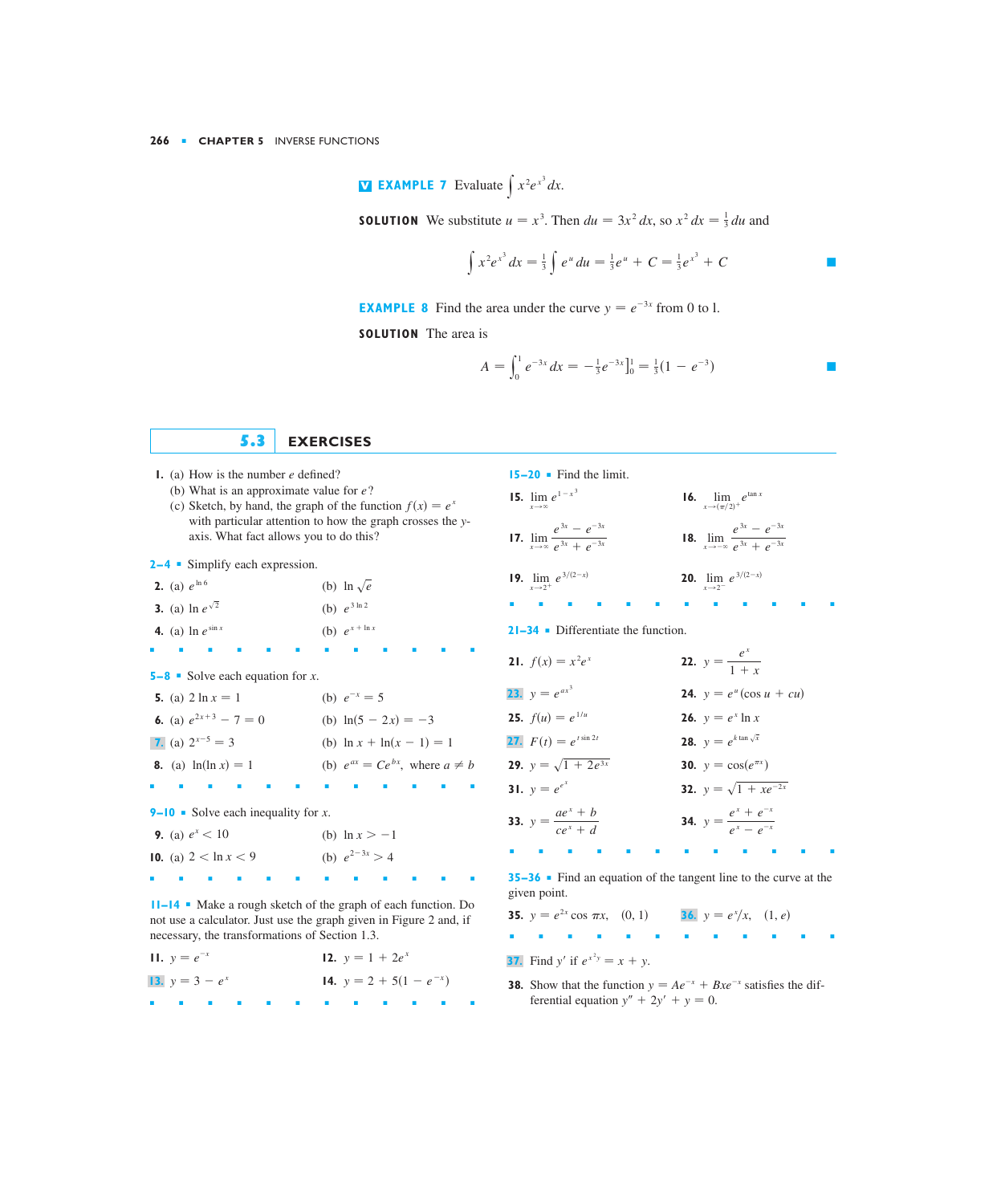- **39.** For what values of r does the function  $y = e^{rx}$  satisfy the equation  $y'' + 6y' + 8y = 0$ ?
- **40.** Find the values of  $\lambda$  for which  $y = e^{\lambda x}$  satisfies the equation  $y + y' = y''$ .
- **41.** If  $f(x) = e^{2x}$ , find a formula for  $f^{(n)}(x)$ .
- **42.** Find the thousandth derivative of  $f(x) = xe^{-x}$ .
- **43.** (a) Use the Intermediate Value Theorem to show that there is a root of the equation  $e^x + x = 0$ .
	- (b) Use Newton's method to find the root of the equation in part (a) correct to six decimal places.
- **44.** Use a graph to find an initial approximation (to one decimal place) to the root of the equation

$$
e^{-x^2} = x^3 + x - 3
$$

Then use Newton's method to find the root correct to six decimal places.

**45.** Under certain circumstances a rumor spreads according to the equation

$$
p(t) = \frac{1}{1 + ae^{-kt}}
$$

where  $p(t)$  is the proportion of the population that knows the rumor at time  $t$  and  $a$  and  $k$  are positive constants. (a) Find  $\lim_{t\to\infty} p(t)$ .

- (b) Find the rate of spread of the rumor.
- (c) Graph *p* for the case  $a = 10$ ,  $k = 0.5$  with *t* measured in hours. Use the graph to estimate how long it will take for 80% of the population to hear the rumor.
- **46.** An object is attached to the end of a vibrating spring and its displacement from its equilibrium position is  $y = 8e^{-t/2} \sin 4t$ , where t is measured in seconds and y is measured in centimeters.
	- (a) Graph the displacement function together with the functions  $y = 8e^{-t/2}$  and  $y = -8e^{-t/2}$ . How are these graphs related? Can you explain why?
	- (b) Use the graph to estimate the maximum value of the displacement. Does it occur when the graph touches the graph of  $y = 8e^{-t/2}$ ?
	- (c) What is the velocity of the object when it first returns to its equilibrium position?
	- (d) Use the graph to estimate the time after which the displacement is no more than 2 cm from equilibrium.
	- **47.** Find the absolute maximum value of the function  $f(x) = x - e^x$ .
	- **48.** Find the absolute minimum value of the function  $g(x) = e^x/x, x > 0.$
	- **49.** On what interval is the curve  $y = xe^{3x}$  concave upward?
	- **50.** On what interval is the function  $f(x) = x^2 e^{-x}$  increasing?

**51–53** ■ Discuss the curve using the guidelines of Section 3.4.

**51.** 
$$
y = 1/(1 + e^{-x})
$$
  
\n**52.**  $y = e^{2x} - e^{x}$   
\n**53.**  $y = e^{3x} + e^{-2x}$ 

**54–55** • Draw a graph of f that shows all the important aspects of the curve. Estimate the local maximum and minimum values and then use calculus to find these values exactly. Use a graph of  $f''$  to estimate the inflection points.

**54.** 
$$
f(x) = e^{\cos x}
$$
 **55.**  $f(x) = e^{x^3 - x}$ 

**56.** The family of bell-shaped curves

$$
y = \frac{1}{\sigma\sqrt{2\pi}} e^{-(x-\mu)^2/(2\sigma^2)}
$$

occurs in probability and statistics, where it is called the *normal density function*. The constant  $\mu$  is called the *mean* and the positive constant  $\sigma$  is called the *standard deviation*. For simplicity, let's scale the function so as to remove the factor  $1/(\sigma\sqrt{2\pi})$  and let's analyze the special case where  $\mu = 0$ . So we study the function

$$
f(x) = e^{-x^2/(2\sigma^2)}
$$

- (a) Find the asymptote, maximum value, and inflection points of  $f$ .
- (b) What role does  $\sigma$  play in the shape of the curve?
- $\overrightarrow{f}$  (c) Illustrate by graphing four members of this family on the same screen.

**57–64** ■ Evaluate the integral.

**57.** 
$$
\int_0^5 e^{-3x} dx
$$
  
\n**58.**  $\int_0^1 xe^{-x^2} dx$   
\n**59.**  $\int e^x \sqrt{1 + e^x} dx$   
\n**60.**  $\int \sec^2 x e^{\tan x} dx$   
\n**61.**  $\int \frac{e^x + 1}{e^x} dx$   
\n**62.**  $\int \frac{e^{1/x}}{x^2} dx$   
\n**63.**  $\int \frac{e^{\sqrt{x}}}{\sqrt{x}} dx$   
\n**64.**  $\int e^x \sin(e^x) dx$ 

- $\uparrow$  **65–66** Find the inverse function of f. Check your answer by graphing both  $f$  and  $f^{-1}$  on the same screen.
	- **65.**  $f(x) = \ln(x + 3)$ ■■■■■■■■■■■■ **67.** If  $f(x) = 3 + x + e^x$ , find  $(f^{-1})'(4)$ .  $f(x) = \ln(x + 3)$  **66.**  $f(x) = \frac{1 + e^x}{1 - e^x}$

**68.** Evaluate 
$$
\lim_{x \to \pi} \frac{e^{\sin x} - 1}{x - \pi}.
$$